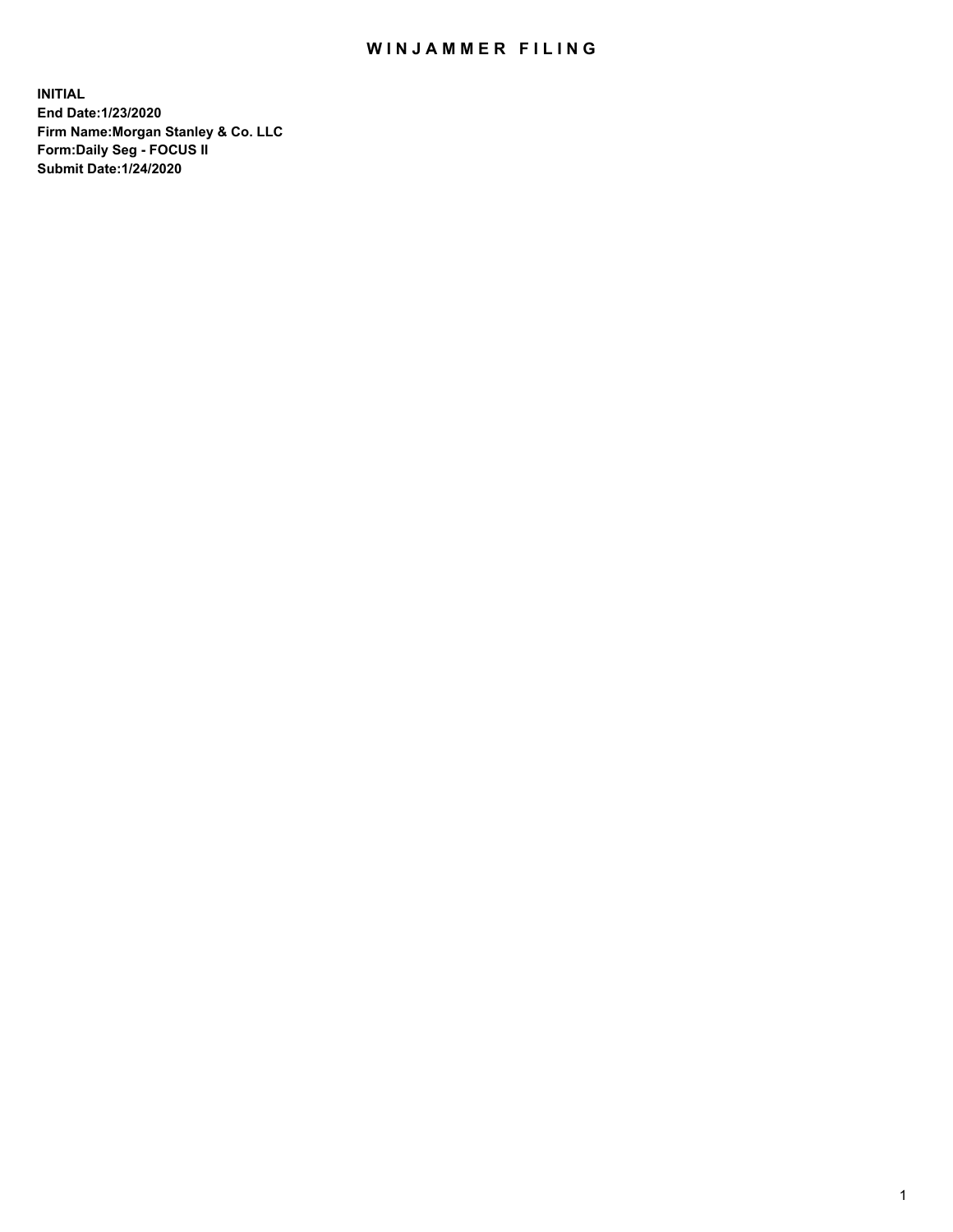**INITIAL End Date:1/23/2020 Firm Name:Morgan Stanley & Co. LLC Form:Daily Seg - FOCUS II Submit Date:1/24/2020 Daily Segregation - Cover Page**

| Name of Company                                                                                                                                                                                                                                                                                                                | Morgan Stanley & Co. LLC                               |
|--------------------------------------------------------------------------------------------------------------------------------------------------------------------------------------------------------------------------------------------------------------------------------------------------------------------------------|--------------------------------------------------------|
| <b>Contact Name</b>                                                                                                                                                                                                                                                                                                            | <b>Ikram Shah</b>                                      |
| <b>Contact Phone Number</b>                                                                                                                                                                                                                                                                                                    | 212-276-0963                                           |
| <b>Contact Email Address</b>                                                                                                                                                                                                                                                                                                   | lkram.shah@morganstanley.com                           |
| FCM's Customer Segregated Funds Residual Interest Target (choose one):<br>a. Minimum dollar amount: ; or<br>b. Minimum percentage of customer segregated funds required:% ; or<br>c. Dollar amount range between: and; or<br>d. Percentage range of customer segregated funds required between:% and%.                         | 235,000,000<br><u>0</u><br><u>00</u><br>0 <sub>0</sub> |
| FCM's Customer Secured Amount Funds Residual Interest Target (choose one):<br>a. Minimum dollar amount: ; or<br>b. Minimum percentage of customer secured funds required:% ; or<br>c. Dollar amount range between: and; or<br>d. Percentage range of customer secured funds required between:% and%.                           | 140,000,000<br><u>0</u><br>0 <sub>0</sub><br>00        |
| FCM's Cleared Swaps Customer Collateral Residual Interest Target (choose one):<br>a. Minimum dollar amount: ; or<br>b. Minimum percentage of cleared swaps customer collateral required:% ; or<br>c. Dollar amount range between: and; or<br>d. Percentage range of cleared swaps customer collateral required between:% and%. | 92,000,000<br><u>0</u><br><u>00</u><br>00              |

Attach supporting documents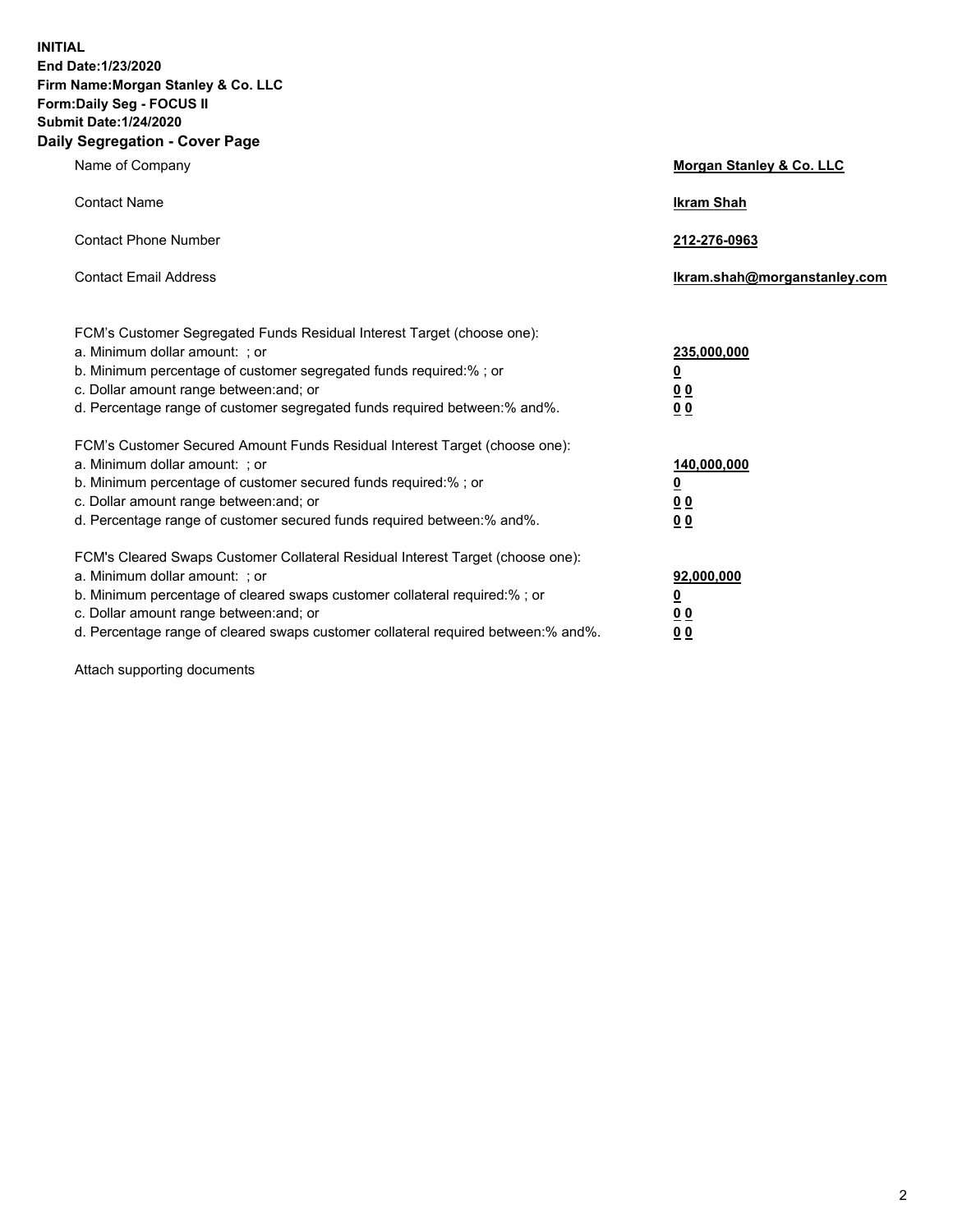## **INITIAL End Date:1/23/2020 Firm Name:Morgan Stanley & Co. LLC Form:Daily Seg - FOCUS II Submit Date:1/24/2020 Daily Segregation - Secured Amounts** Foreign Futures and Foreign Options Secured Amounts Amount required to be set aside pursuant to law, rule or regulation of a foreign government or a rule of a self-regulatory organization authorized thereunder **0** [7305] 1. Net ledger balance - Foreign Futures and Foreign Option Trading - All Customers A. Cash **3,273,421,332** [7315] B. Securities (at market) **2,097,143,681** [7317] 2. Net unrealized profit (loss) in open futures contracts traded on a foreign board of trade **-117,482,097** [7325] 3. Exchange traded options a. Market value of open option contracts purchased on a foreign board of trade **3,062,442** [7335] b. Market value of open contracts granted (sold) on a foreign board of trade **-10,266,215** [7337] 4. Net equity (deficit) (add lines 1. 2. and 3.) **5,245,879,143** [7345] 5. Account liquidating to a deficit and account with a debit balances - gross amount **148,823,658** [7351] Less: amount offset by customer owned securities **-146,722,115** [7352] **2,101,543** 6. Amount required to be set aside as the secured amount - Net Liquidating Equity Method (add lines 4 and 5) 7. Greater of amount required to be set aside pursuant to foreign jurisdiction (above) or line 6. FUNDS DEPOSITED IN SEPARATE REGULATION 30.7 ACCOUNTS 1. Cash in banks A. Banks located in the United States **591,060,138** [7500] B. Other banks qualified under Regulation 30.7 **510,628,524** [7520] **1,101,688,662** 2. Securities A. In safekeeping with banks located in the United States **211,476,495** [7540] B. In safekeeping with other banks qualified under Regulation 30.7 **0** [7560] **211,476,495** [7570] 3. Equities with registered futures commission merchants A. Cash **13,620,906** [7580] B. Securities **0** [7590] C. Unrealized gain (loss) on open futures contracts **1,844,255** [7600] D. Value of long option contracts **0** [7610] E. Value of short option contracts **0** [7615] **15,465,161** [7620] 4. Amounts held by clearing organizations of foreign boards of trade A. Cash **0** [7640] B. Securities **0** [7650] C. Amount due to (from) clearing organization - daily variation **0** [7660] D. Value of long option contracts **0** [7670] E. Value of short option contracts **0** [7675] **0** [7680] 5. Amounts held by members of foreign boards of trade A. Cash **2,357,194,496** [7700] B. Securities **1,885,667,186** [7710] C. Unrealized gain (loss) on open futures contracts **-119,326,352** [7720] D. Value of long option contracts **3,062,442** [7730] E. Value of short option contracts **-10,266,215** [7735] **4,116,331,557** 6. Amounts with other depositories designated by a foreign board of trade **0** [7760] 7. Segregated funds on hand **0** [7765]

- 8. Total funds in separate section 30.7 accounts **5,444,961,875** [7770]
- 9. Excess (deficiency) Set Aside for Secured Amount (subtract line 7 Secured Statement Page 1 from Line 8)
- 10. Management Target Amount for Excess funds in separate section 30.7 accounts **140,000,000** [7780]
- 11. Excess (deficiency) funds in separate 30.7 accounts over (under) Management Target **56,981,189** [7785]

[7354] **5,247,980,686** [7355]

**5,247,980,686** [7360]

[7530]

[7740] **196,981,189** [7380]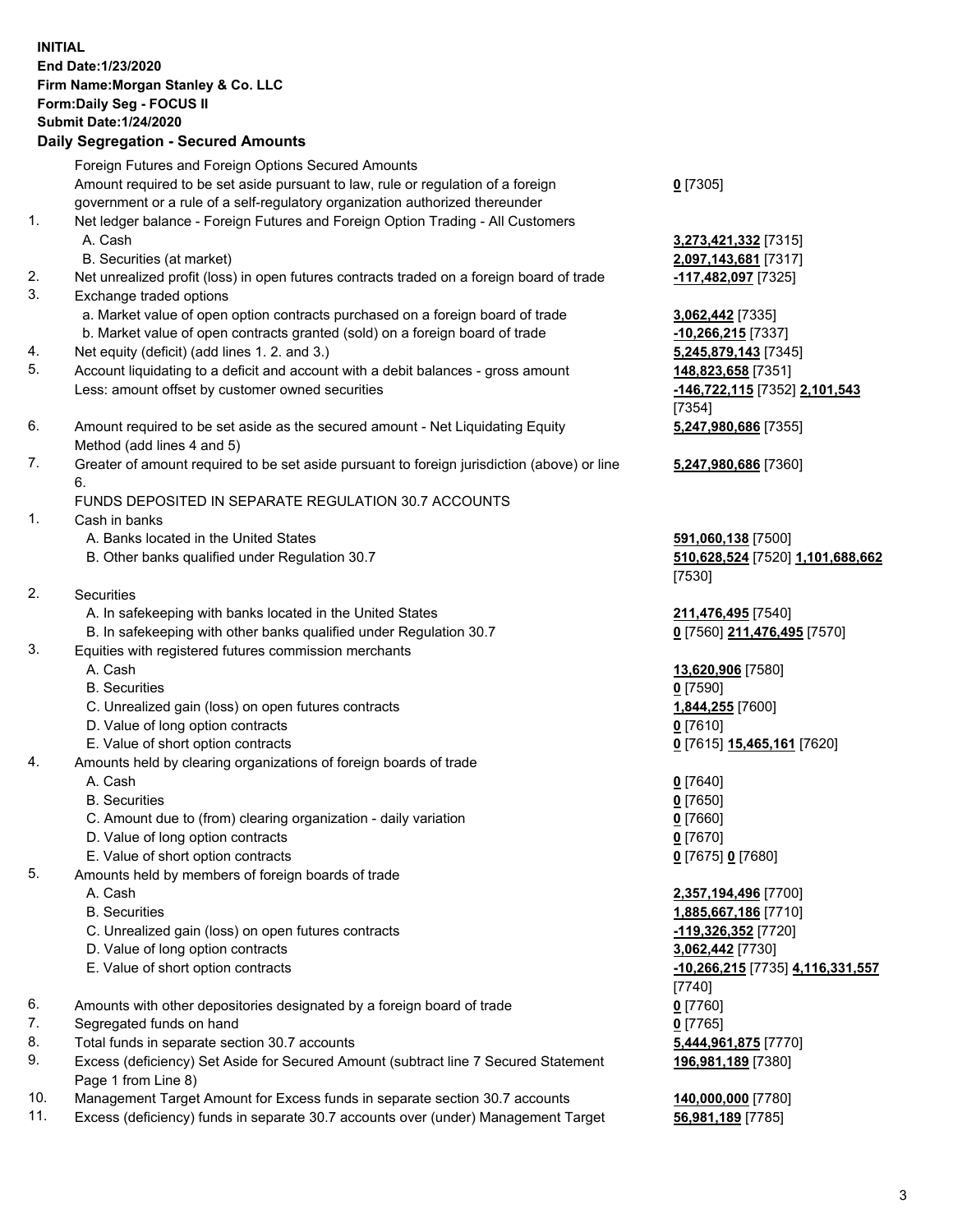|                | <b>INITIAL</b>                                                                                                                      |                                                        |
|----------------|-------------------------------------------------------------------------------------------------------------------------------------|--------------------------------------------------------|
|                | End Date: 1/23/2020                                                                                                                 |                                                        |
|                | Firm Name: Morgan Stanley & Co. LLC                                                                                                 |                                                        |
|                | Form: Daily Seg - FOCUS II                                                                                                          |                                                        |
|                | <b>Submit Date: 1/24/2020</b>                                                                                                       |                                                        |
|                | Daily Segregation - Segregation Statement                                                                                           |                                                        |
|                | SEGREGATION REQUIREMENTS(Section 4d(2) of the CEAct)                                                                                |                                                        |
| 1 <sub>1</sub> | Net ledger balance                                                                                                                  |                                                        |
|                | A. Cash                                                                                                                             | 9,216,266,718 [7010]                                   |
|                | B. Securities (at market)                                                                                                           | 6,022,776,507 [7020]                                   |
| 2.             | Net unrealized profit (loss) in open futures contracts traded on a contract market                                                  | 2,218,794,757 [7030]                                   |
| 3.             | Exchange traded options                                                                                                             |                                                        |
|                | A. Add market value of open option contracts purchased on a contract market                                                         | 424,424,483 [7032]                                     |
|                | B. Deduct market value of open option contracts granted (sold) on a contract market                                                 | -374,135,779 [7033]                                    |
| 4.             | Net equity (deficit) (add lines 1, 2 and 3)                                                                                         | 17,508,126,686 [7040]                                  |
| 5.             | Accounts liquidating to a deficit and accounts with                                                                                 |                                                        |
|                | debit balances - gross amount                                                                                                       | 187,602,506 [7045]                                     |
|                | Less: amount offset by customer securities                                                                                          | <mark>-187,174,211</mark> [7047] <b>428,295</b> [7050] |
| 6.             | Amount required to be segregated (add lines 4 and 5)                                                                                | 17,508,554,981 [7060]                                  |
|                | FUNDS IN SEGREGATED ACCOUNTS                                                                                                        |                                                        |
| 7.             | Deposited in segregated funds bank accounts                                                                                         |                                                        |
|                | A. Cash                                                                                                                             | 3,832,635,202 [7070]                                   |
|                | B. Securities representing investments of customers' funds (at market)                                                              | $0$ [7080]                                             |
|                | C. Securities held for particular customers or option customers in lieu of cash (at                                                 | 732,132,481 [7090]                                     |
|                | market)                                                                                                                             |                                                        |
| 8.             | Margins on deposit with derivatives clearing organizations of contract markets                                                      |                                                        |
|                | A. Cash                                                                                                                             | 7,646,435,814 [7100]                                   |
|                | B. Securities representing investments of customers' funds (at market)                                                              | $0$ [7110]                                             |
|                | C. Securities held for particular customers or option customers in lieu of cash (at                                                 | 5,290,644,026 [7120]                                   |
|                | market)                                                                                                                             |                                                        |
| 9.             | Net settlement from (to) derivatives clearing organizations of contract markets                                                     | 245,518,154 [7130]                                     |
| 10.            | Exchange traded options                                                                                                             |                                                        |
|                | A. Value of open long option contracts                                                                                              | 424,424,483 [7132]                                     |
|                | B. Value of open short option contracts                                                                                             | -374,135,779 [7133]                                    |
| 11.            | Net equities with other FCMs                                                                                                        |                                                        |
|                | A. Net liquidating equity                                                                                                           | 2,601,928 [7140]                                       |
|                | B. Securities representing investments of customers' funds (at market)                                                              | 0[7160]                                                |
|                | C. Securities held for particular customers or option customers in lieu of cash (at                                                 | $0$ [7170]                                             |
|                | market)                                                                                                                             |                                                        |
| 12.            | Segregated funds on hand                                                                                                            | $0$ [7150]                                             |
| 13.            | Total amount in segregation (add lines 7 through 12)                                                                                | 17,800,256,309 [7180]                                  |
| 14.<br>15.     | Excess (deficiency) funds in segregation (subtract line 6 from line 13)<br>Management Target Amount for Excess funds in segregation | 291,701,328 [7190]                                     |
| 16.            | Excess (deficiency) funds in segregation over (under) Management Target Amount                                                      | 235,000,000 [7194]                                     |
|                |                                                                                                                                     | 56,701,328 [7198]                                      |

16. Excess (deficiency) funds in segregation over (under) Management Target Amount Excess